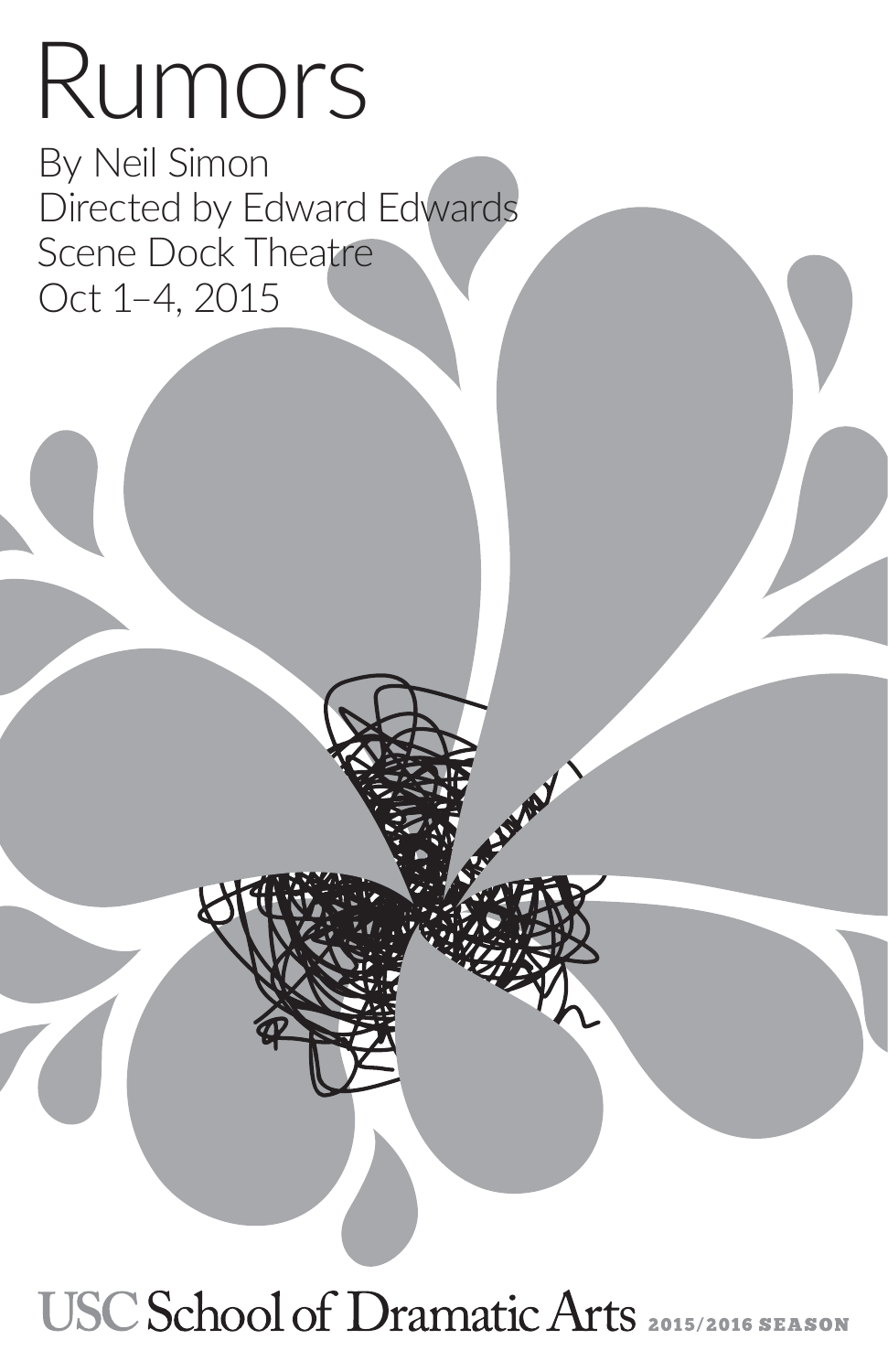### **USC School of Dramatic Arts**

PRESENTS

## Rumors

#### By Neil Simon

**WITH** (in alphabetical order)

Zachary Cantrell Kyle Sterling Fitz Aaliyah Frazer Tre Hall Sara Luna Leconte Perry Mattfeld Shane Paul McGhie Ashley Morton Andrew Teplitz Marinela Zubovic

**SCENIC DESIGN** Lea Branyan

**COSTUME DESIGN** Colette Adatto **LIGHTING DESIGN** Jeff Flowers

**SOUND DESIGN** Alma Reyes-Thomas

**STAGE MANAGER** Kelly Merritt

**DIRECTED BY** Edward Edwards

Scene Dock Theatre | October 1–4, 2015

*Rumors* (Neil Simon) presented by special arrangement with SAMUEL FRENCH, INC.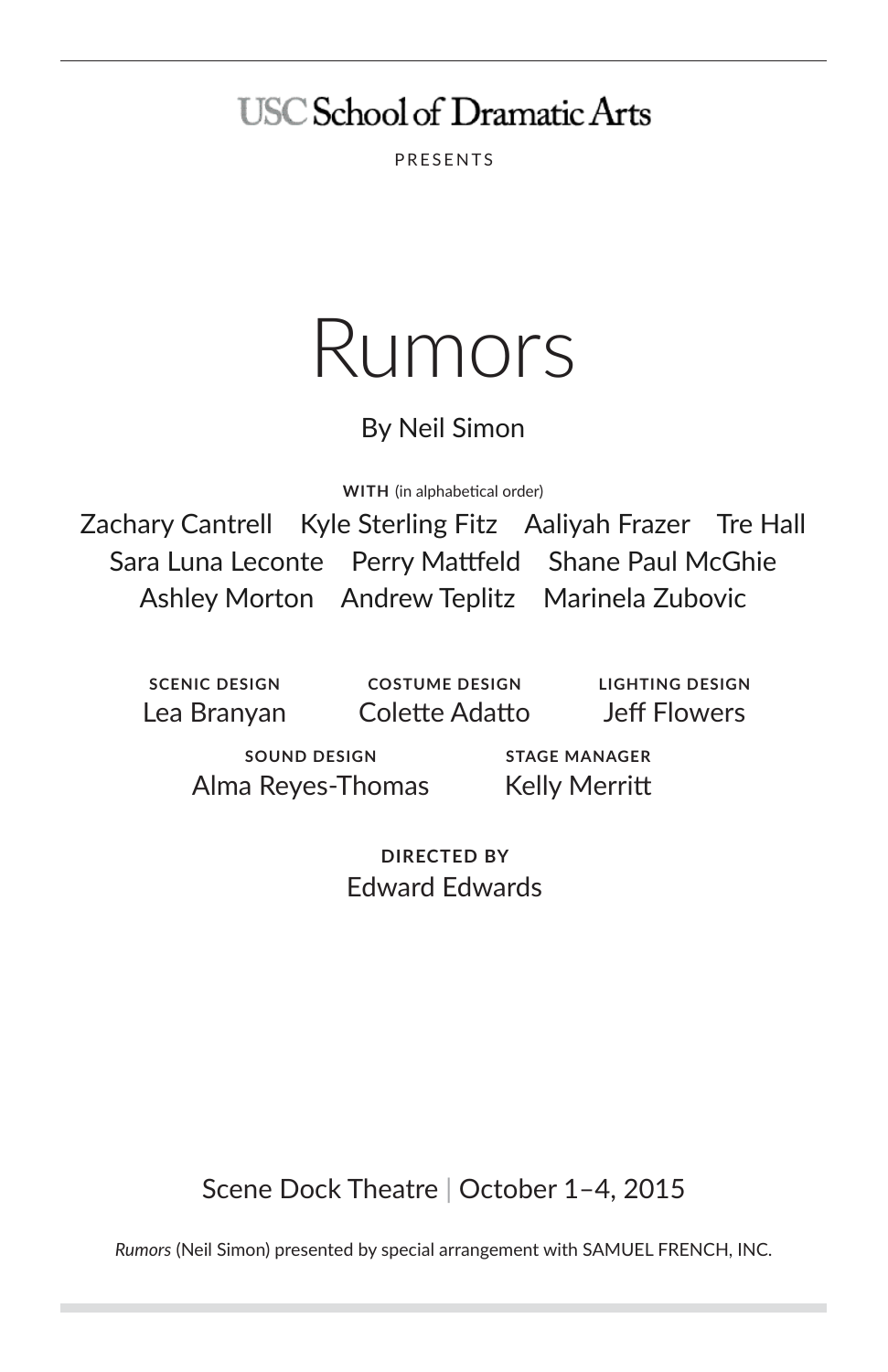#### **Cast of Characters**

(in order of appearance)

*Chris Gorman* Ashley Morton

*Ken Gorman* Kyle Sterling Fitz

*Claire Ganz* Aaliyah Frazer

*Lenny Ganz* Zachary Cantrell

*Cookie Cuzack* Marinela Zubovic

*Ernie Cuzack* Tre Hall

*Glenn Cooper* Shane Paul McGhie

*Cassie Cooper* Perry Mattfeld

*Officer Welch* Andrew Teplitz

*Officer Pudney* Sara Luna Leconte

**TIME:** May 21, 1988 **PLACE:** Sneden's Landing, New York.

There will be one 10-minute intermission.

**WARNING:** Please be advised that the play is intended for an adult audience and it may contain adult language and situations. Herbal cigarettes may be smoked in the production.

#### **PRODUCTION STAFF**

*Vocal Coach* Anne Burk *Scenic Artist* Erin O'Donnell *Assistant Lighting Designer* Haley Miller *Assistant Stage Manager* Sophie Pesetti *Scenic PA* Jean Hyon *Crew* Quin Blades, Aubrey Daly, Samantha Dammeyer, Joelle Jacoby, Christine Liu, Ellen McDaniel, Sean Soper, Sarah Withers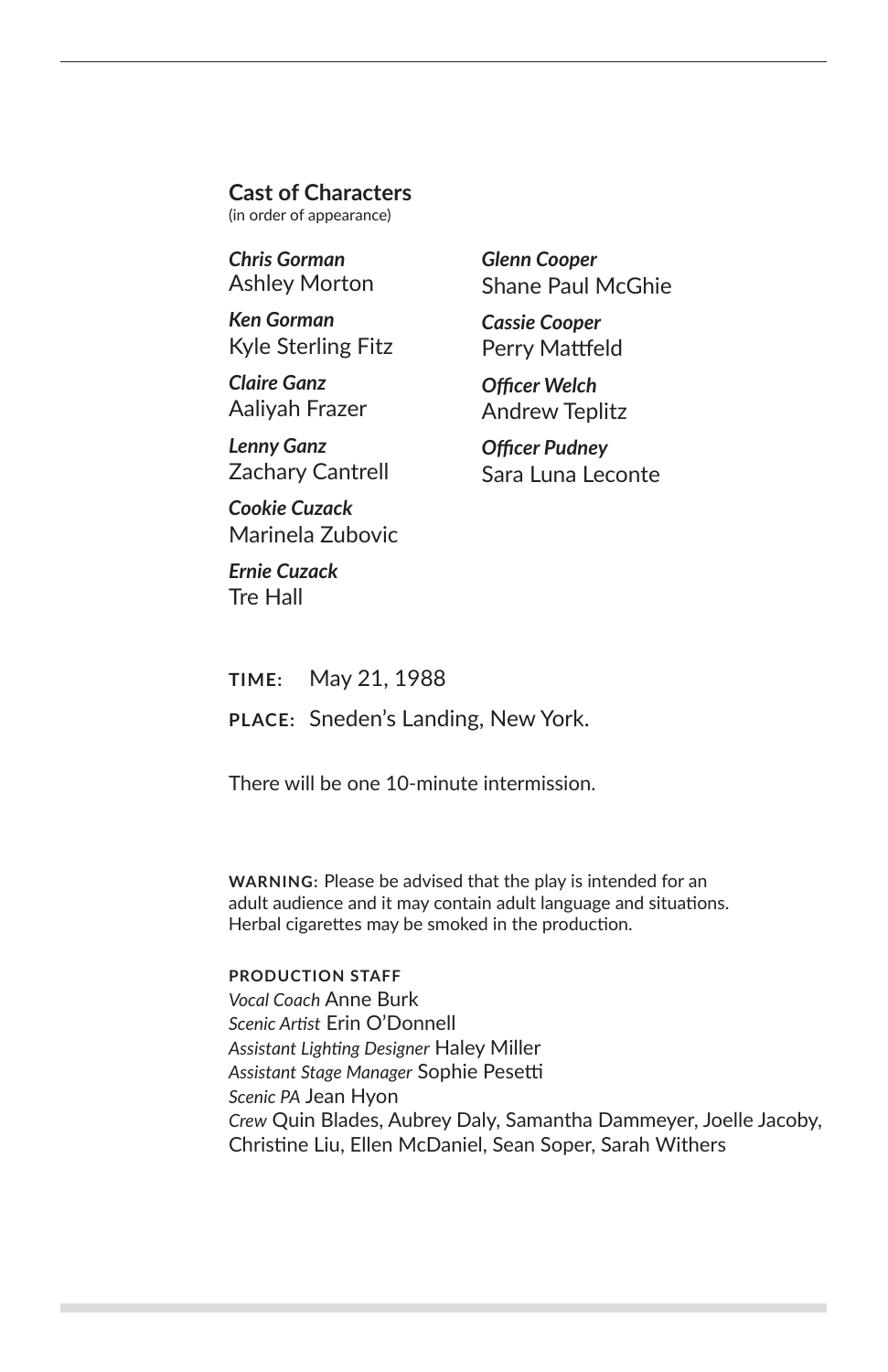#### DIRECTOR'S BIO

Edward is honored to be working with the BFA Senior class. *Rumors* is the third BFA production he has directed at USC.

Edward Edwards was awarded Best Director by StageSceneLA for the West Coast premiere of *The Dream of The Burning Boy* at The Malibu Playhouse. Last year, he directed and co-produced the West Coast premiere of *Tender Napalm*, earning awards from LA Weekly for Best One Act Direction and from StageSceneLA for Best Director. For The Ruskin Group Theatre, he has directed three critically acclaimed productions: *All My Sons* (awarded Best Director by StageSceneLA) and *The Collector* and *High Rollers*. For Pacific Resident Theatre, he directed *The Idyllic World of Lillian Cortessi*.

As an actor, Edward's Broadway theatre credits include the Mike Nichols production of *Streamers* and playing the title role in *The Nerd*, directed by Charles Nelson Reilly. Los Angeles theatre credits include *Another Part of the Forest* at The Ahmanson, *Porgy and Bess* at The LA Opera, *Baby With The Bathwater* at The Coronet Theatre and *The Hasty Heart* for which he won the Los Angeles Drama Critics Circle Award for Best Supporting Actor. He has had numerous guest starring roles in episodic and made-for-television movies, and has had supporting roles in ten feature films.

Currently, Edward is an Associate Artist with Global Arts Corps, www.globalartscorps.org.

Also, he is helping to spread the message of kindness through The Children's Craniofacial Association, www.ccakids.com.

For more information, visit edwardedwards.com.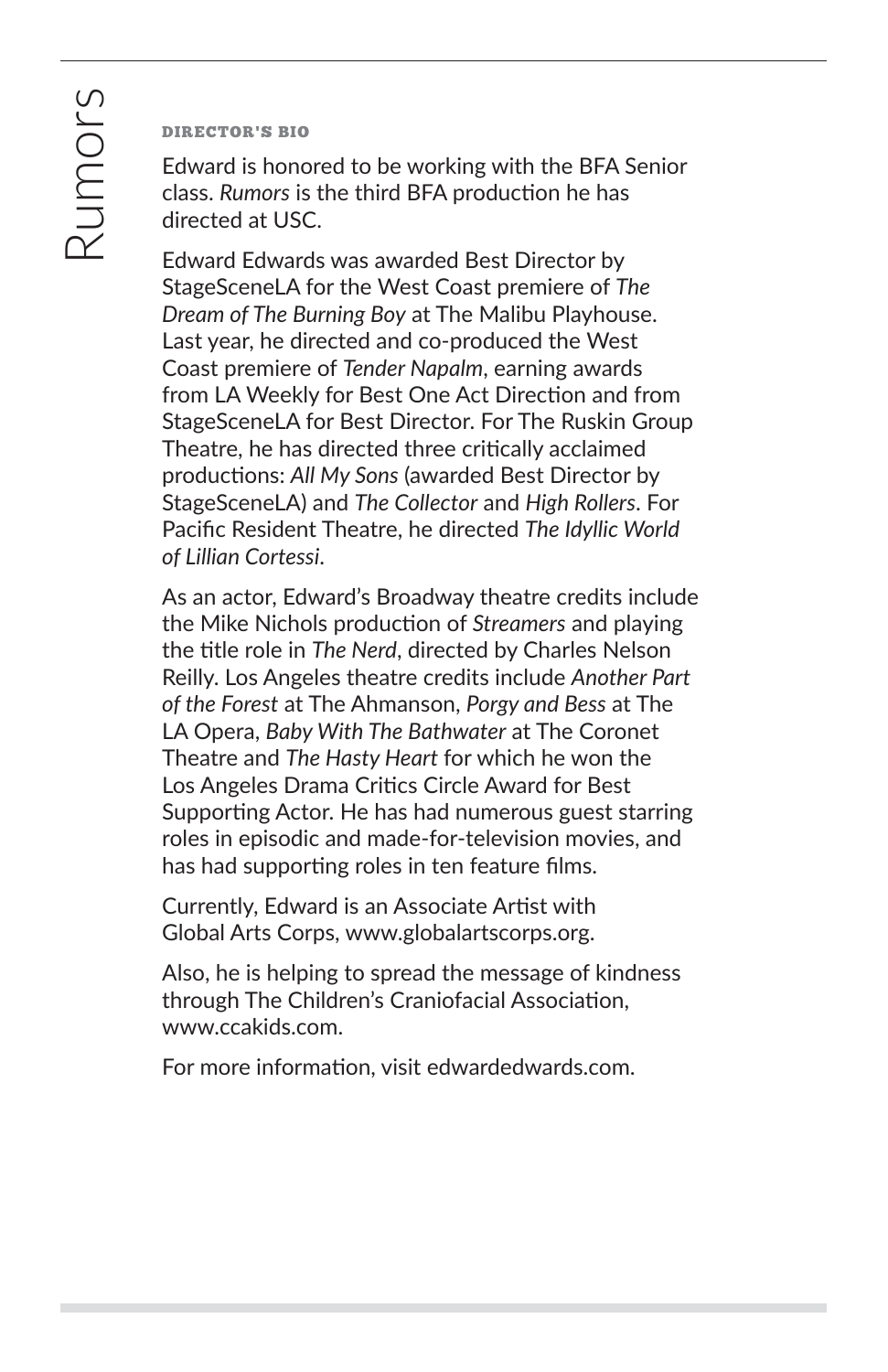### **USCSchool** of Dramatic Arts

**INTERIM DEAN** Associate Professor of Theatre Practice David Bridel (Director of MFA in Acting)

**ASSOCIATE DEANS** Professor Sharon Marie Carnicke Professor Velina Hasu Houston (Director of Dramatic Writing)

**ASSOCIATE PROFESSORS** Meiling Cheng (Director of Critical Studies) Oliver Mayer

#### **ASSISTANT PROFESSORS**

Luis Alfaro Carla Della Gatta Takeshi Kata Tom Ontiveros Sibyl Wickersheimer

#### **PROFESSORS OF THEATRE PRACTICE**

Andrei Belgrader Natsuko Ohama Andrew J. Robinson

#### **ASSOCIATE PROFESSORS OF THEATRE PRACTICE**

Philip G. Allen Paul Backer (Director of Undergraduate Voice and Movement) Brent Blair (Director of MA in Applied Theatre Arts) Elsbeth M. Collins (Director of Production) Anita Dashiell-Sparks Christina Haatainen-Jones (Director of Design) Joseph Hacker Duncan Mahoney (Technical Director) Mary-Joan Negro (Director of BA Acting Courses) Jack Rowe (Artistic Director, Director of BFA Acting Courses) Stephanie Shroyer (Associate Artistic Director) Eric Trules

#### **ASSISTANT PROFESSORS OF THEATRE PRACTICE**

Paula Cizmar Laura Flanagan Melinda C. Finberg Randle Mell John DeMita David Warshofsky

#### **ADJUNCT/PART-TIME FACULTY OF THEATRE PRACTICE**

Tony Abatemarco, Rob Adler, Robert Bailey, Joe Bays, Andrew Borba, Jennifer Brienen, Tom Buderwitz, Anne Burk, Frank Catalano, Anatasia Coon, Debra DeLiso, Allison Dunbar, Frank Dwyer, Dan Fishbach, Jeff Flowers, Parmer Fuller, Terry Gordon, Linzi Juliano, Michael Keenan, Edgar Landa, Vicki Lewis, Heather Lyle, Babette Markus, Kevin McCorkle, Debbie McMahon, Lauren Murphy, Jeremiah O'Brian, Patrick Pankhurst, Leah Piehl, John Rubinstein, Zachary Steel, Nausica Stergiou, Jason Thompson, Alice Tuan, Julie Welch, Charlayne Woodward

**Courtesy Joint Appointments:** Thomas G. Cummings, Larry E. Greiner (Emeritus), Bruce Smith **Emeriti Faculty:** Don Llewellyn, Eve Roberts, Robert R. Scales, James Wilson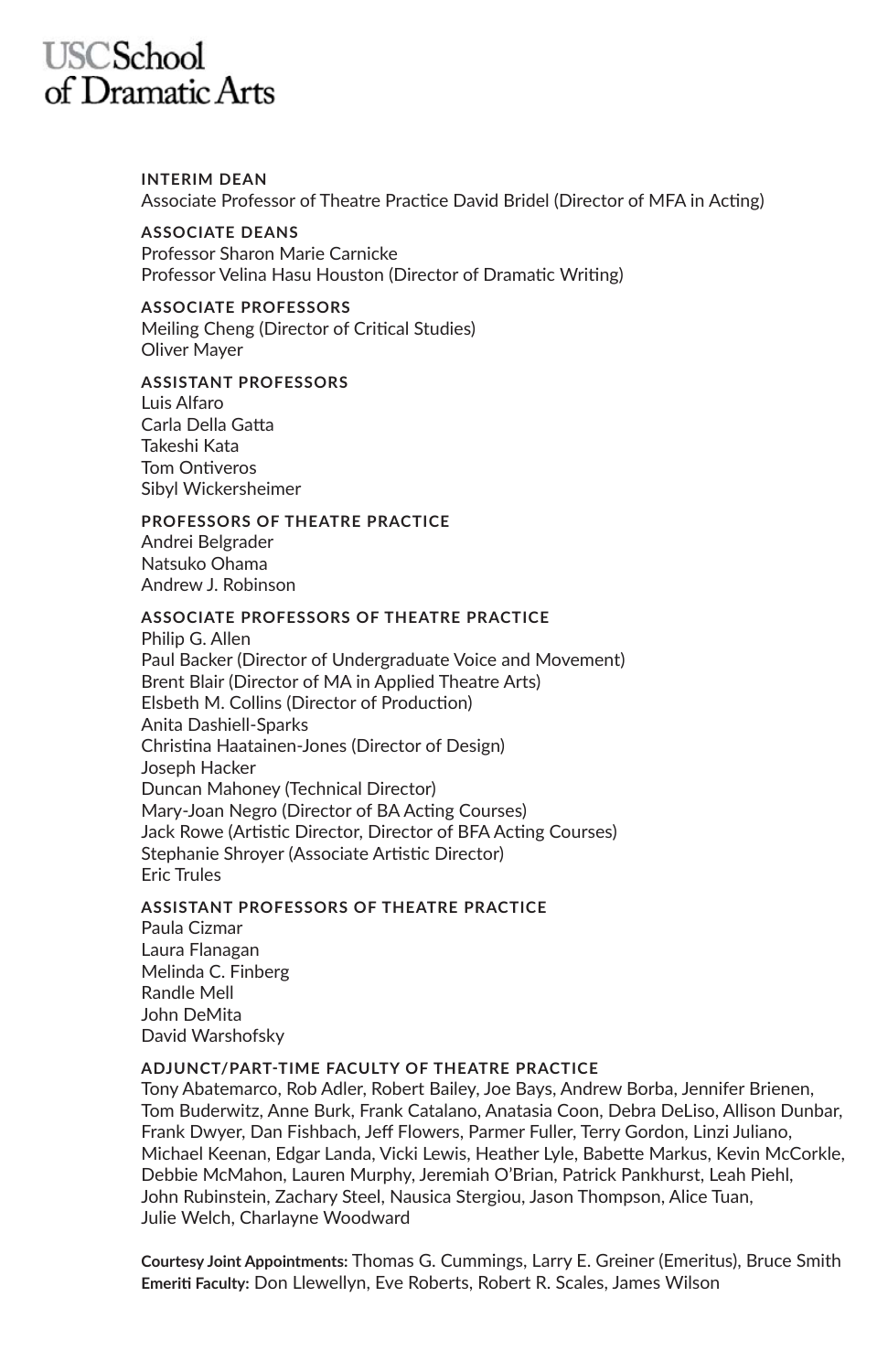#### BOARD OF COUNCILORS

Michele Dedeaux Engemann *Founding Chair* Michael Felix *Chair*

Patrick J. Adams Lisa Barkett Todd Black Steve Braverman David Bridel Tate Donovan Greg Foster Brad Fuller Michael Gilligan Robert Greenblatt Donna Isaacson Gary Lask Sheila Lipinsky Jimmy Miller James D. Stern Rik Toulon

#### PARENT AMBASSADORS

Steve & Abbey Braverman Suzanne Bruce, MD & Malcolm Waddell Elizabeth & Thomas Dammeyer Scott & Deborah DeVries Anne Helgen & Michael Gilligan Ernest & Raphael Morgan Teri & Byron Pollitt Lauren & David Rush



#### STAFF

#### **DEAN'S OFFICE**

*Executive Assistant to the Dean* Karita Pablik *Administrative Assistant* Michele Medina *Information Technology Director* Prakash Shirke

#### **ACADEMIC & STUDENT AFFAIRS**

*Assistant Dean* Lori Ray Fisher *Director of Academic & Student Services* Sergio Ramirez *Academic Advisors* Daniel Leyva, Isaac Vigilla *Internship & Special Programs Coordinator* Meghan Laughlin *Admissions Counselor* Ramón Valdez *Scheduling Coordinator* Helga Matthews *Office Manager* Mabel Lopez

#### **BUSINESS AFFAIRS**

*Assistant Dean* Virginia Ross *Business Administrator & HR/Payroll Coordinator* Crystal Balthrop *Budget/Business Analyst* Xinmin Chen

#### **COMMUNICATIONS**

*Assistant Dean* Delphine Vasko *Director of Print and Digital Media* Stacey Wang Rizzo *Graphic Designer* Christopher Komuro

#### **DEVELOPMENT**

*Assistant Dean* Sara Fousekis *Director of Major Gifts* Billie Ortiz *Director of Individual Giving* Kimberly Muhlbach *Director of Special Events* Marissa Gonzalez *Development Assistant* Kathy Morgan

#### **PRODUCTION**

*Assistant Technical Directors* Michael Etzrodt, Michael Wiskow *Theatre Manager* CB Borger *Asst. Theatre Manager* Christopher Paci *Costume Shop Manager* Howard Schmitt *Costume Technicians* Charlotte Stratton, JoEllen Skinner *Scenic Charge Artist* Vika Teplinskaya *Properties Manager* Hannah Burnham

#### ABOUT THE SCHOOL

Located in Los Angeles, a city synonymous with artistic innovation and excellence, the top-ranked USC School of Dramatic Arts is a leader in dramatic arts education. The School uniquely blends artistic training in a conservatory environment with world-class faculty artists and the full academic experience found only within a major research university. This close-knit, supportive environment offers students the freedom to explore their artistic passions. Through programs of the highest caliber, as well as initiatives that provide access to professional experience, students are prepared for leadership in every facet of dramatic arts. For more information, please visit dramaticarts.usc.edu.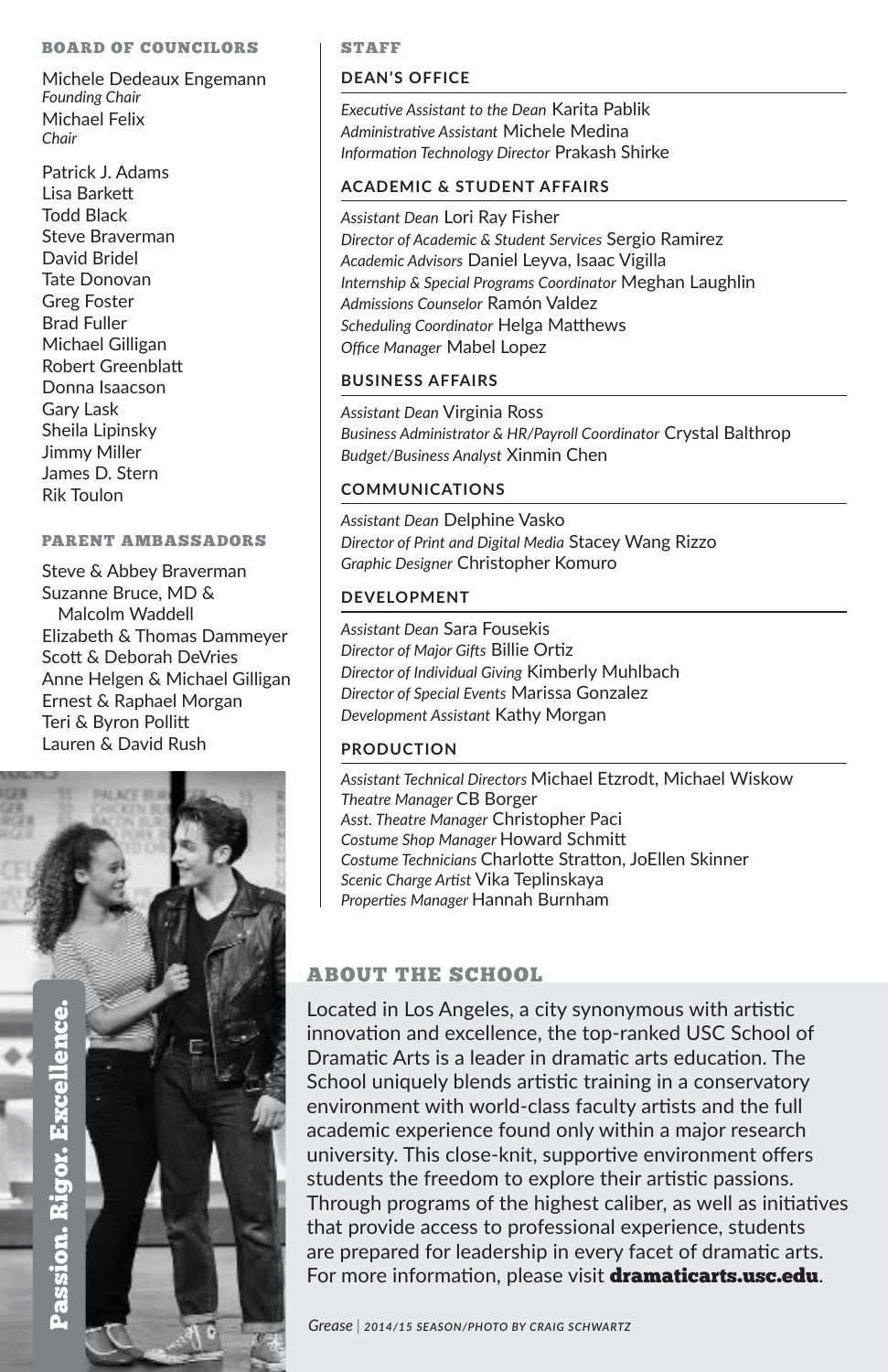#### SUPPORTERS OF DRAMATIC ARTS

The USC School of Dramatic Arts would like to recognize the generosity of the following individuals and organizations who have supported the School with a gift of \$1,000 or more over the past year towards core annual programs such as production, guest artists, scholarship and the Dean's Strategic Fund. We recognize at the visionary level those donors whose tremendous generosity has reached the cumulative giving level of \$1 million+ and whose foresight and extraordinary commitment has helped secure our role as one of the leading dramatic arts programs in the country and laid the foundation for our continued prominence and future achievements.

#### **VISIONARY CIRCLE**

Dr. & Mrs. Peter Bing and the Anna H. Bing Living Trust George N. Burns Trust Katherine B. Loker Robert & Elizabeth Plumleigh *in memory of Karen Plumleigh Cortney\**

#### **SEASON SPONSORS**

The Ahmanson Foundation Albert & Bessie Warner Fund Steve & Abbey Braverman\* Barnett Charitable Foundation\* Richard & Lori Berke\* Elizabeth & Thomas Dammeyer Scott & Deborah DeVries\* Michael & Debbie Felix\* Kathryn & John Gilbertson Eric T. Kalkhurst & Nora K. Hui\* Seth & Vicki Kogan\* Joshua & Siobhan Korman Philanthropic Fund\* Brian & Dianne Morton\*

Steve & Jerri Nagelberg\* Sally & Howard Oxley *in honor of Madeline Puzo\**

Susie & Alex Pilmer\* Teri & Byron Pollitt\* Lauren & David Rush\* Suzanne Bruce, MD & Malcolm Waddell\* Craig & Jennifer Zobelein

#### **EXECUTIVE PRODUCERS**

Anonymous Alexander & Megan LoCasale\* Ernest & Raphael Morgan\* Oscar & Mary Pallares\* Richard & Diane Weinberg

#### **PRODUCERS**

Randolph & Ellen Beatty The H.N. and Frances C. Berger Foundation Tate Donovan Gail & Jim Ellis *in honor of Madeline Puzo*

**PRODUCERS** (continued)

Roger & Michele Dedeaux Engemann Margaret Eagle & Eli Rapaport Brad & Ally Fuller Mark J. & Elizabeth L. Kogan Philanthropic Fund Gary & Karen Lask Sheila & Jeff Lipinsky Moss Foundation Aileen & James Reilly Jim & Leslie Visnic

#### **DIRECTORS**

Todd Black & Ruth Graham Black *In memory of John R. Bukowiec* Dr. Verna B. Dauterive Ken & Kim Farinksy Gregory & Marci Foster George & Dyan Getz Anne Helgen & Michael Gilligan Pat & Cindy Haden from The Rose Hills Foundation Jimmy & Cheryl Miller Christine Marie Ofiesh Steven and Sylvia Ré Robert R. Scales *in memory of Suzanne Grossmann Scales* Carole Shammas & Darryl Holter Thomas Schumacher James D. Stern Rik Toulon Nancy & Peter Tuz

#### **PATRONS**

Patrick J. Adams The Emanuel Bachmann Foundation Barbara Cotler George & Barbara Farinsky *in honor of Meg Farinsky* Laurie & William Garrett Eddie & Julia Pinchasi J.W. Woodruff and Ethel I. Woodruff Foundation Linda Yu

#### **ANGELS**

Jonathan & Adrienne Anderle Mohammed & Elizabeth Anis Anonymous Susan & David Berck Yvonne M. Bogdanovich Sara Bancroft-Clair & Pierson Clair Linda Chester & Kenneth Rind *in honor of Howard & Sally Oxley*  Richard Frankosky & Elaine Eliopoulos Alan Friedman & Laura Lee Susan A. Grode David & Debra Jensen James & Margaret Kelly The Bridges Larson Foundation David & Debra Little Marguerite E. Maclntyre Douglas & Elissa Mellinger Cathy Moretti Sandra Moss Scott S. Mullet & Jenelle Anne Marsh-Mullet Robert & Debbie Myman Sherri Nelson Dr. Willa Olsen Mark Paluch Teri & Gary Paul Joseph & Catherine Phoenix Andrew J. & Irene Robinson Meredith & Drew Rowley John & Cyndy Scotti Rick & Jeanne Silverman Nancy Sinatra, Sr. *in honor of my niece Madeline Puzo* Abe & Annika Somer Jeff & Cathie Thermond Ruth Tuomala & Ernest Cravalho Gloria A. Vogt-Nilsen Carol & Grover Wilson

#### **DONATIONS IN KIND**

Els Collins Jeffrey de Caen Rosemary Gabledon David & Debra Jensen Tamara Ruppart & Kevin Zvargulis

\*Represents multi-year pledge